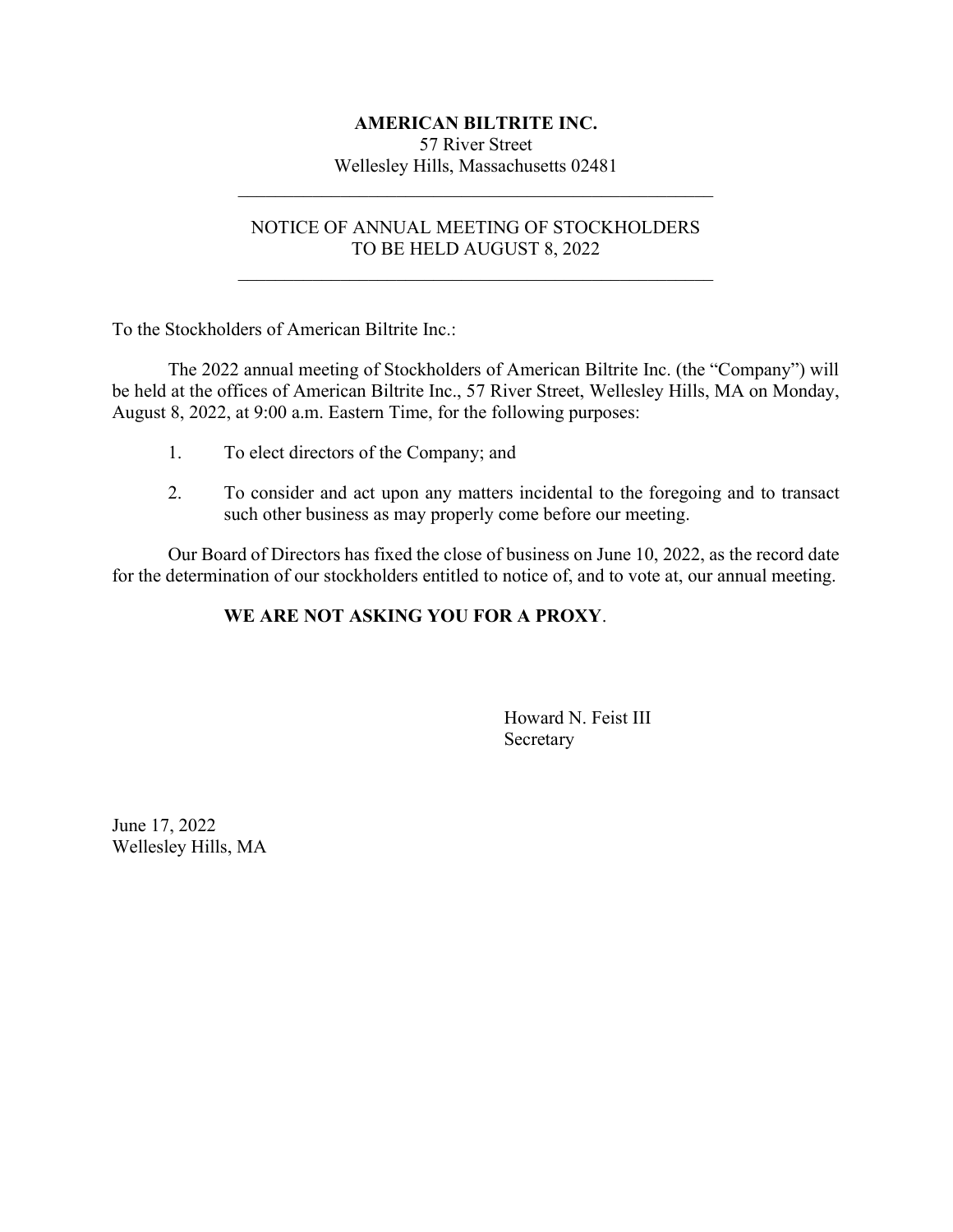## THIS INFORMATION STATEMENT IS BEING PROVIDED TO YOU BY THE BOARD OF DIRECTORS OF AMERICAN BILTRITE INC.

## WE ARE NOT ASKING YOU FOR A PROXY, AND YOU ARE REQUESTED NOT TO SEND US A PROXY

American Biltrite Inc. 57 River Street Wellesley Hills, Massachusetts 02481

INFORMATION STATEMENT June 17, 2022

Information Statement for the 2022 Annual Meeting of Stockholders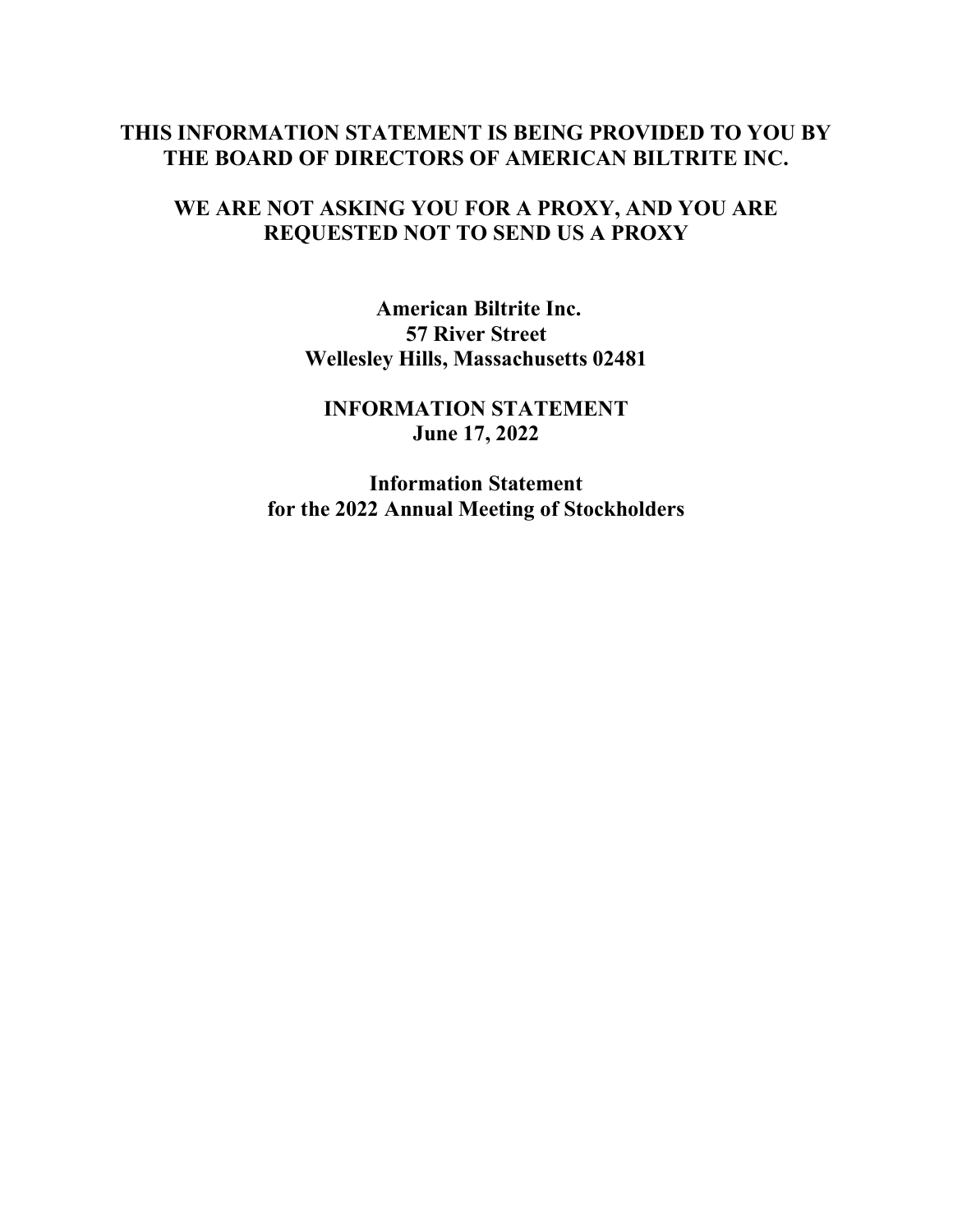#### AMERICAN BILTRITE INC.

57 River Street Wellesley Hills, Massachusetts

 $\mathcal{L}_\text{max}$  , and the contract of the contract of the contract of the contract of the contract of the contract of the contract of the contract of the contract of the contract of the contract of the contract of the contr

## INFORMATION STATEMENT FOR THE 2022 ANNUAL MEETING OF STOCKHOLDERS

This information statement is being furnished to the stockholders of American Biltrite Inc. (the "Company") in connection with the 2022 Annual Meeting of Stockholders, and any adjournment, postponement or continuation of that meeting (the "Meeting").

 The 2022 Annual Meeting of Stockholders will be held at the offices of American Biltrite Inc., 57 River Street, Wellesley Hills, MA on Monday, August 8, 2022 at 9:00 AM Eastern Time. The principal executive offices are located at 57 River Street, Wellesley Hills, Massachusetts 02481.

 This information statement is being mailed to stockholders on or about June 17, 2022.

# WE ARE NOT ASKING FOR A PROXY, AND YOU ARE REQUESTED NOT TO SEND US A PROXY. STOCKHOLDERS OF RECORD MAY VOTE THEIR SHARES TO ELECT THREE NOMINEES FOR DIRECTOR AND TO TRANSACT SUCH OTHER BUSINESS AS MAY PROPERLY COME BEFORE OUR MEETING BY ATTENDING THE MEETING AND VOTING IN PERSON OR BY VOTING THROUGH AN INDIVIDUAL WHO WILL ATTEND THE MEETING AS YOUR PROXY.

If you plan to attend the Meeting and wish to vote in person, the Company will give you a ballot at the Meeting; however, if your shares are held in the name of your broker, bank or other nominee, you must obtain from your broker, bank or other nominee and bring to the Meeting a "legal proxy" authorizing you to vote your "street name" shares held at the close of business on June 10, 2022.

On June 10, 2022, there were issued and outstanding 32,469 shares of common stock. Only stockholders of record at the close of business on that date are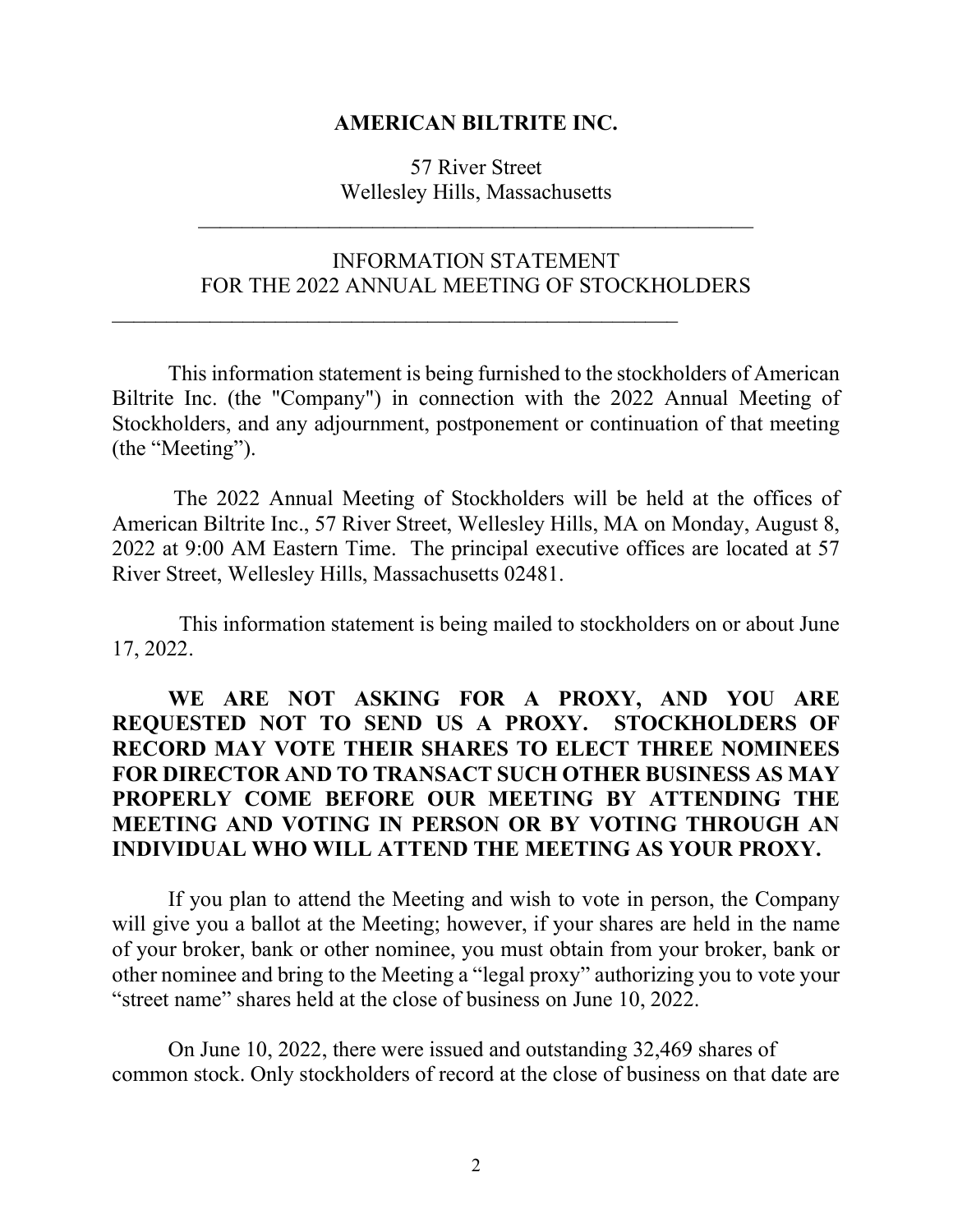entitled to notice of and to vote at the Meeting or any adjournment thereof, and those entitled to vote will have one vote for each share held.

A quorum for the consideration of election of directors or any question at the Meeting will consist of a majority in interest of all stock issued and outstanding and entitled to vote upon that question. A plurality of the votes properly cast for the election of a director at the Meeting is required to elect a director. Shares represented by ballots marked "WITHHELD" with regard to the election of directors will be counted for purposes of determining whether there is a quorum at the Meeting, but will not be voted in the election of directors and, therefore, will have no effect on the determination of the outcome of the votes for the election of directors

## MATTERS TO BE SUBMITTED FOR STOCKHOLDER **CONSIDERATION**

## PROPOSAL 1: Election of Directors

The Board of Directors is divided into three classes. The term for each class is three years with the term for each class expiring at successive Annual Meetings of Stockholders. The Stockholders are being asked to elect three Class II directors at the Meeting.

The Board of Directors currently consists of ten directors, with nine directors currently serving on the Board of Directors, with three directors in Class I, three directors in Class II and three directors in Class III. The Board of Directors has not yet determined what action it will take regarding the seat currently vacant on the Board of Directors.

The term of those Class II directors elected at the Meeting will expire at the Annual Meeting of Stockholders held in 2025, and those directors will hold office until the election and qualification of their successors or until their earlier death, resignation, retirement, disqualification or removal from office. Should any person named above be unable or unwilling to serve as a director, stockholders at the Meeting may vote for such other person as the Board of Directors may recommend. Each nominee is currently a director of the Company.